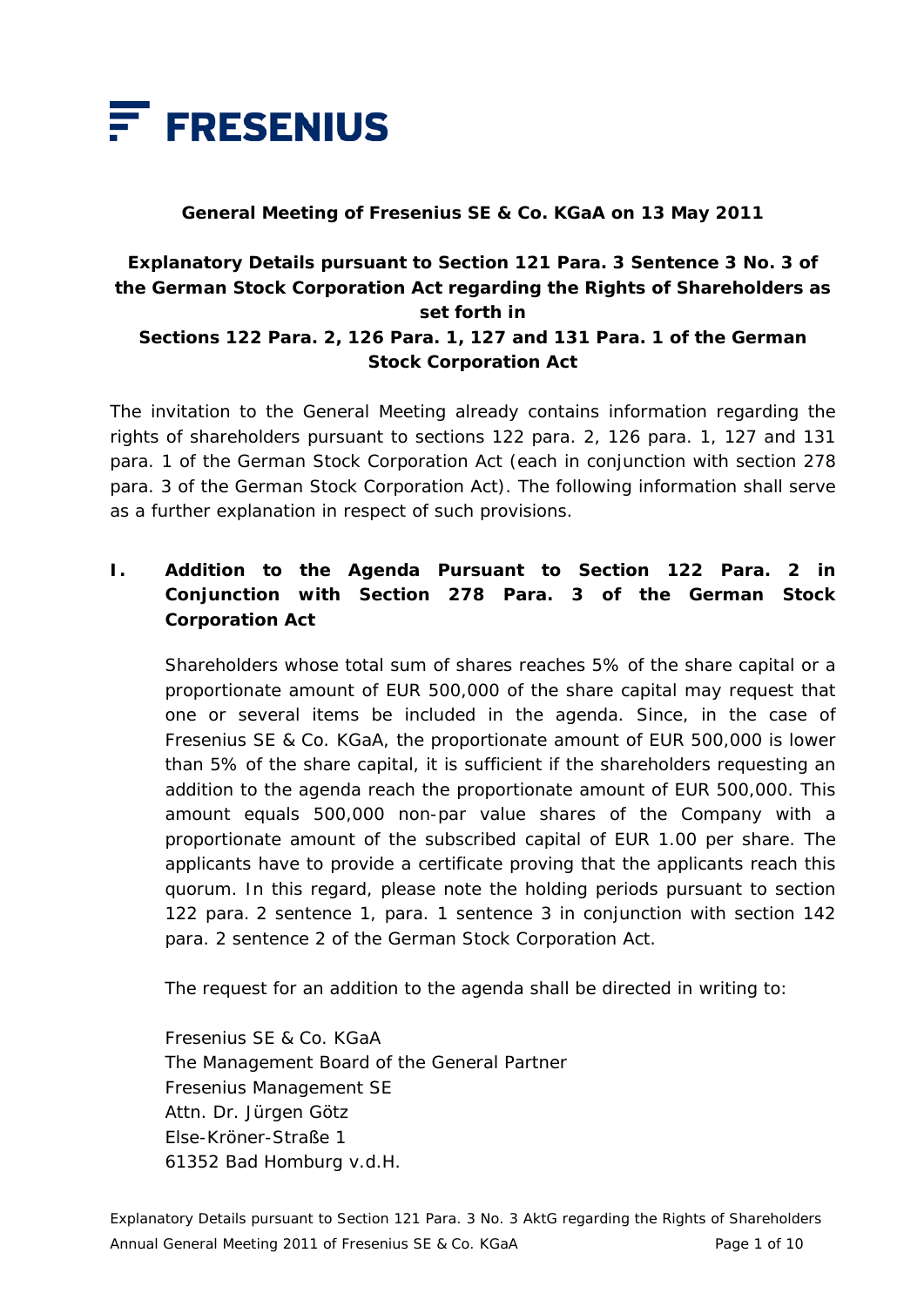

 The request must be received by the Company at the above mentioned address at least 30 days prior to the General Meeting; for the purpose of calculating the above notice period, the day of receipt and the day of the meeting shall not be counted. Thus, the last permissible day of receipt is Tuesday, 12 April 2011, 24:00 hrs CEST. Each new item must be substantiated or accompanied by a proposal for resolution.

 Additions to the agenda which are to be published and have not already been published together with the convening notice will be published in the electronic Federal Gazette (*elektronischer Bundesanzeiger*) without undue delay following the receipt of the request and transmitted for publication to such media which are reasonably expected to disseminate the information in the entire European Union. Such additions to the agenda – as well as the admissible request for an addition itself – are also published on the website www.fresenius.com in the area Investor Relations/Annual General Meeting. The Company will notify about the amended agenda in accordance with section 125 para. 1 sentence 3, para. 2 and 3 of the German Stock Corporation Act in conjunction with section 278 para. 3 of the German Stock Corporation Act.

 These shareholder rights are based on the following provisions of the German Stock Corporation Act (excerpts):

Section 122 para. 1 and para. 2 of the German Stock Corporation Act

- (1) A general meeting shall be convened if shareholders having an aggregate shareholding amounting to one-twentieth of the share capital request this in writing, stating the purpose and the reasons therefor; the request shall be directed to the management board. The articles of association may provide that the right to request calling of a general meeting shall require a different form and the holding of a lower portion of the share capital. Section 142 para. 2 sentence 2 shall apply analogously.
- (2) In the same way, shareholders with an aggregate shareholding of one-twentieth of the share capital or the proportionate amount of EUR 500,000 may request that items be put on the agenda and be published. Each new item must be substantiated or accompanied by a proposal for resolution. The request within the meaning of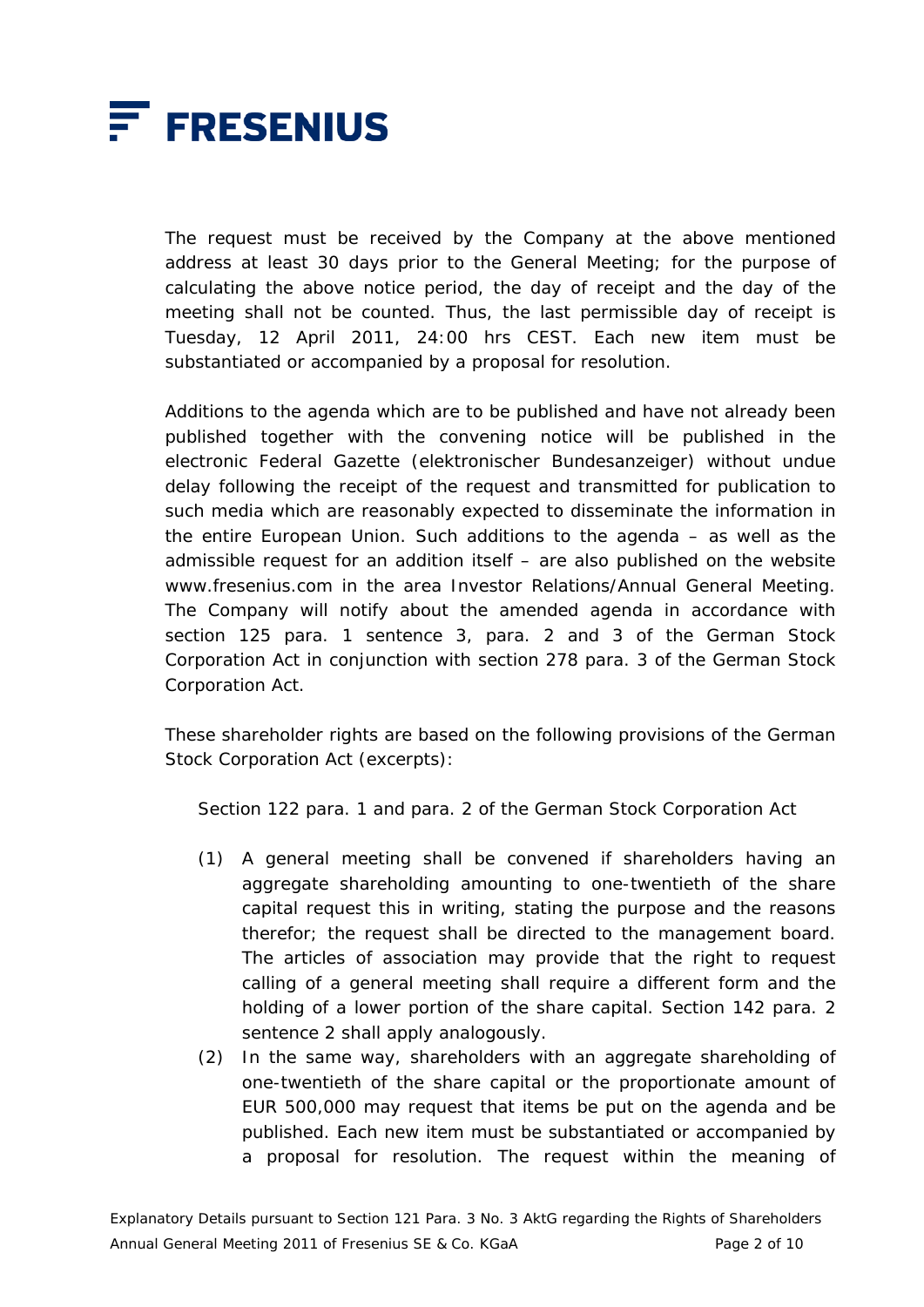

sentence 1 must have been received by the company at least 24 days, and in the case of listed companies at least 30 days, prior to the meeting; for the purpose of calculating the above time period, the day of receipt shall not be counted.

### **II. Motions and Election Proposals by Shareholders (Sections 126 Para. 1 and 127 German Stock Corporation Act)**

 Pursuant to section 126 para. 1 of the German Stock Corporation Act in conjunction with section 278 para. 3 of the German Stock Corporation Act, counter-motions of shareholders against a proposal of the General Partner and/or the Supervisory Board with respect to a certain item on the agenda, including the shareholder's name, a statement of grounds for the motion and any comments of the management, are to be made available on the website of the Company, provided that the shareholder has sent the counter-motion to the address set out below no later than 14 days prior to the General Meeting of the Company. For the purpose of calculating the above notice period, the day of receipt and the day of the meeting shall not be counted. Thus, the last permissible day of receipt is Thursday, 28 April 2011, 24:00 hrs CEST.

 A counter-motion and the grounds therefor need not be made available if one of the exclusions pursuant to section 126 para. 2 of the German Stock Corporation Act in conjunction with section 278 para. 3 of the German Stock Corporation Act exists. The provisions of section 126 para. 2 German Stock Corporation Act read as follows:

- (2) A counter-motion and the grounds therefor need not be made available where
	- 1. the management board would become criminally liable by reason of making available the counter-motion and the grounds therefor,
	- 2. the counter-motion would result in a resolution of the general meeting which is illegal or violates the articles of association,
	- 3. the grounds contain statements which are manifestly false or misleading in material respects or which are libellous,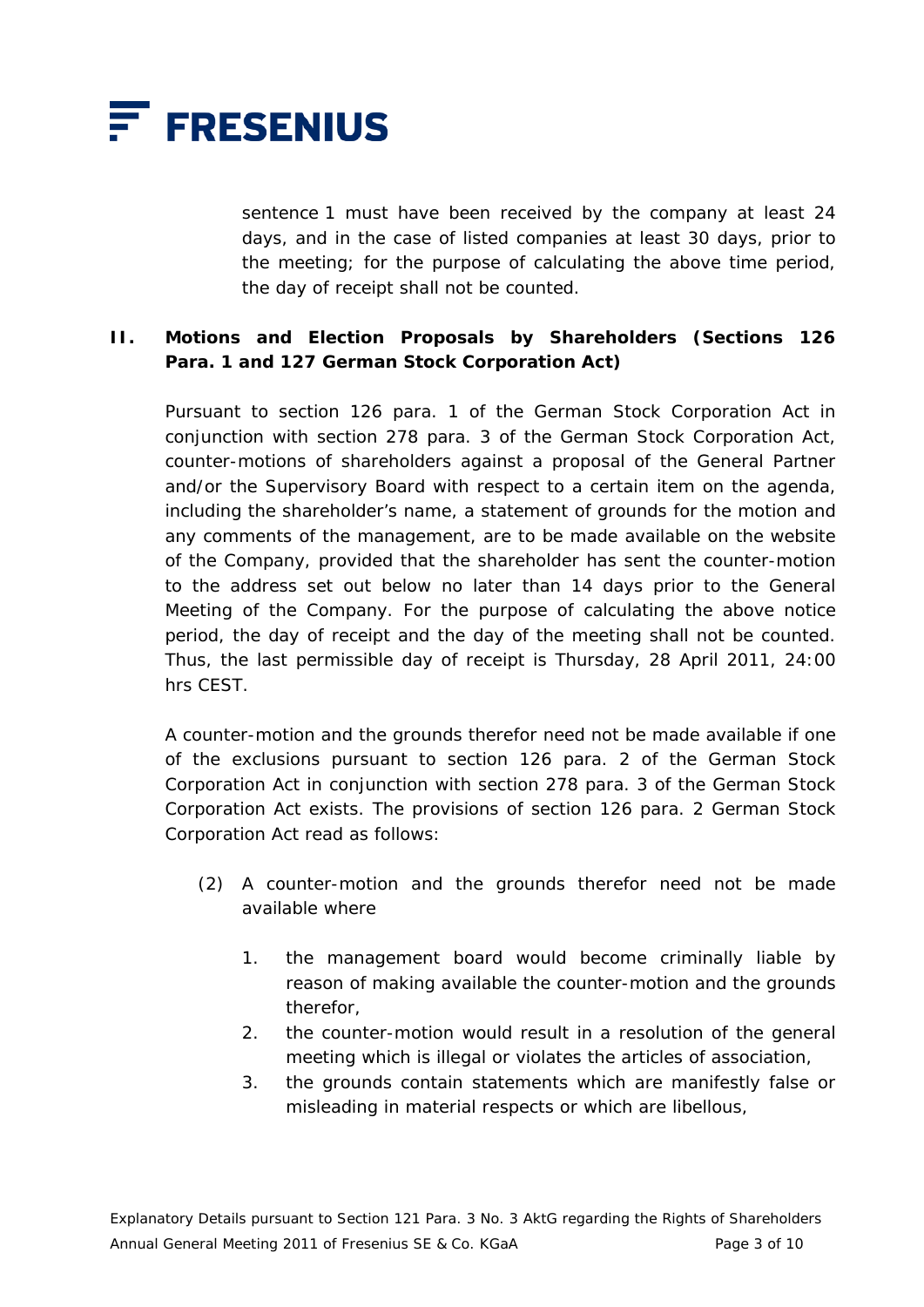

- 4. a counter-motion of such shareholder based on the same facts has already been made available regarding a general meeting of the Company pursuant to section 125,
- 5. the same counter-motion of such shareholder on essentially identical grounds has already been made available pursuant to section 125 in respect of at least two general meetings of the company within the past five years and at such general meetings less than one-twentieth of the share capital represented voted in favour of such counter-motion,
- 6. the shareholder indicates that he will neither attend nor be represented at the general meeting, or
- 7. the shareholder failed within the past two years at two general meetings to make or cause to be made on his behalf a countermotion communicated by him.

 The grounds need not be made available if they exceed a total of 5,000 characters.

 Pursuant to section 126 para. 3 of the German Stock Corporation Act in conjunction with section 278 para. 3 of the German Stock Corporation Act the General Partner may combine several counter-motions and their statements of grounds if several shareholders make counter-motions in respect of the same subject matter to be resolved.

The right of every shareholder to make counter-motions regarding the various agenda items during the General Meeting even without prior communication to the Company remains unaffected. This right results from section 124 para. 4 sentence 2 of the German Stock Corporation Act. According to this provision, no publication is required for the adoption of resolutions on motions made in respect of agenda items. Section 126 of the German Stock Corporation Act in conjunction with section 278 para. 3 of the German Stock Corporation Act only stipulates the conditions under which the Company is obliged to make counter-motions communicated by shareholders prior to a general meeting available.

 We point out that any counter-motions which have been sent to the Company in advance in due time will be considered only if they are made orally during the meeting.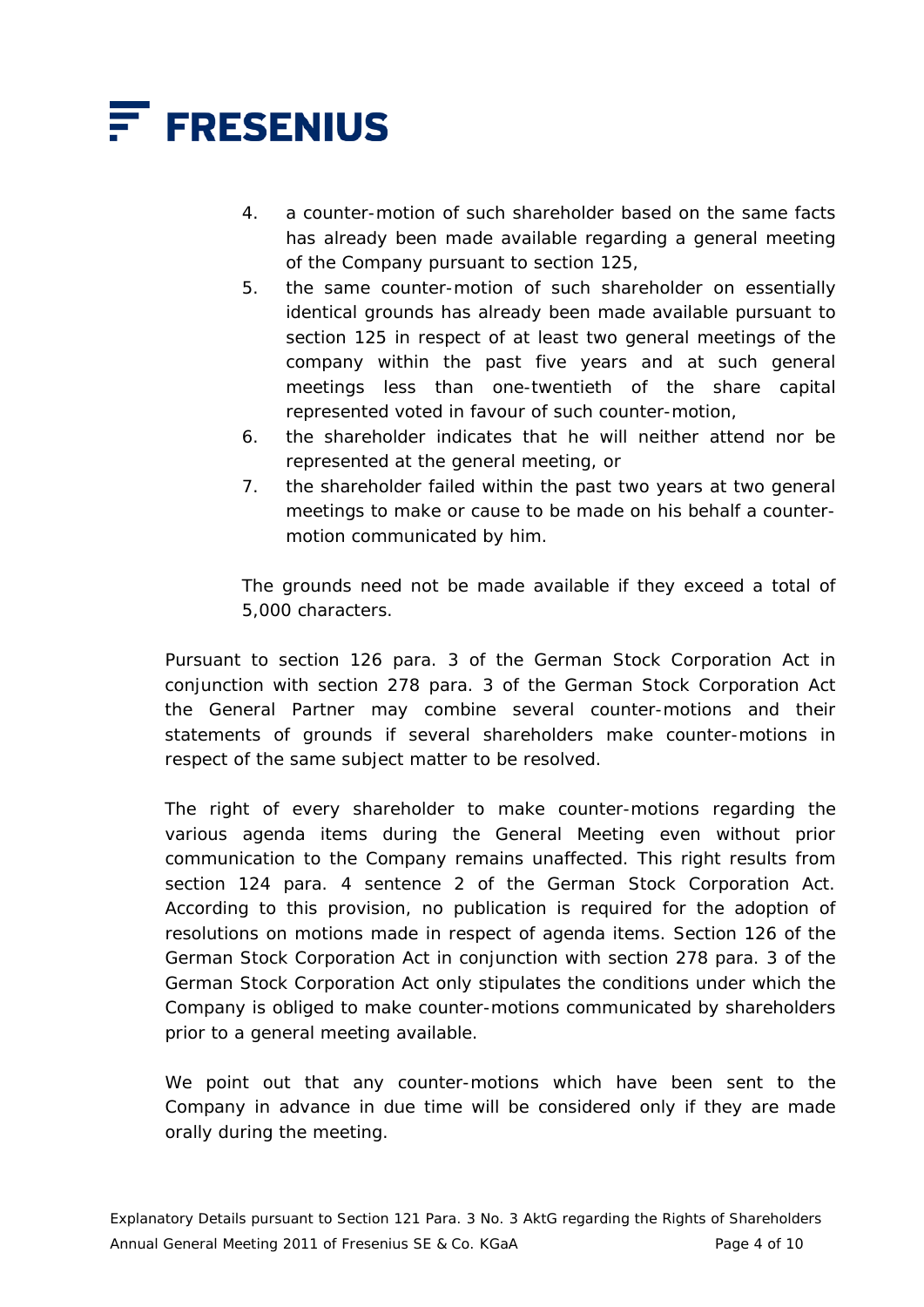

 The above explanations apply accordingly to election proposals regarding a member of the Supervisory Board or an external auditor to be elected at the General Meeting (section 127 of the German Stock Corporation Act in conjunction with section 278 para. 3 of the German Stock Corporation Act). Unlike counter-motions, shareholders do not have to provide a statement of grounds for election proposals. Election proposals do not have to be made available in the cases provided for in section 126 para. 2 of the German Stock Corporation Act and if they do not contain the information pursuant to section 124 para. 3 sentence 4 and section 125 para. 1 sentence 5 of the German Stock Corporation Act in conjunction with section 278 para. 3 of the German Stock Corporation Act. Accordingly, an admissible proposal for the election of a natural person has to contain the name, the exercised profession and the place of residence of the nominee, in case of a proposal for the election of a company the corporate name and registered office (section 124 para. 3 sentence 4 of the German Stock Corporation Act in conjunction with section 278 para. 3 of the German Stock Corporation Act). Furthermore, in case of an election of members of the Supervisory Board, information on their membership in other supervisory boards the constitution of which is required by law and information on their membership in comparable domestic and foreign supervisory bodies of business undertakings have to be added (section 125 para. 1 sentence 5 of the German Stock Corporation Act in conjunction with section 278 para. 3 of the German Stock Corporation Act).

 Any shareholder motions (including the statement of grounds therefor) and election proposals pursuant to section 126 para. 1 and section 127 of the German Stock Corporation Act shall be sent exclusively to:

 Fresenius SE & Co. KGaA Investor Relations Else-Kröner-Straße 1 61352 Bad Homburg v.d.H. Telefax: +49 (0) 61 72 / 608-24 88 E-mail to: ir-fre@fresenius.com

 Any motions and proposals for election of shareholders to be made available (including the shareholder's name and – in case of motions – the statement of grounds therefor) will be made available after their receipt on the website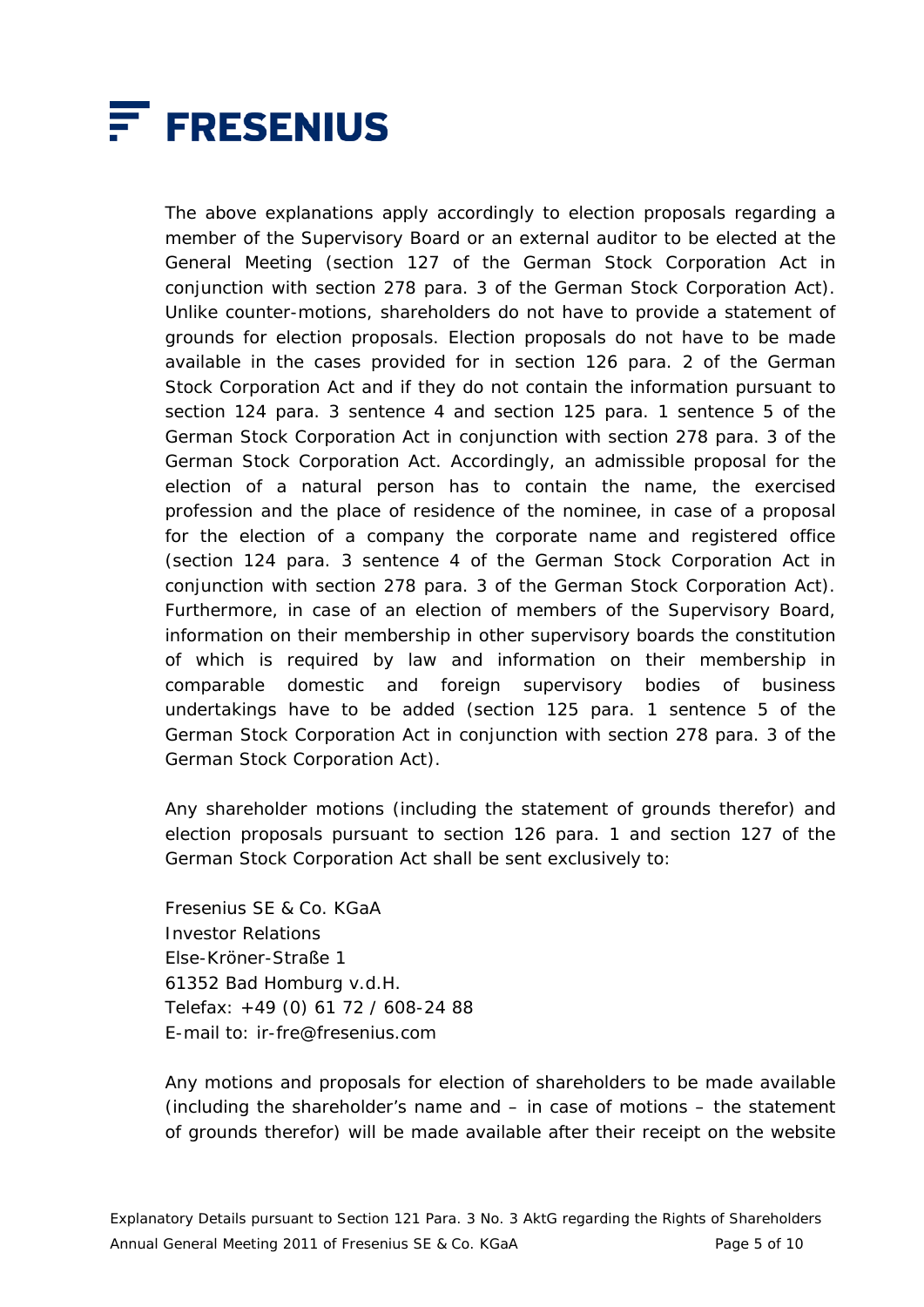

www.fresenius.de in the area Investor Relations/Annual General Meeting. Any comments of the management will also be posted on the above website.

 The above shareholder rights are based on the following provisions of the German Stock Corporation Act (in addition to the provisions of section 126 para. 2 German Stock Corporation Act which have already been cited above).

Section 126 para. 1 and 3 of the German Stock Corporation Act

- (1) Motions by shareholders, including the shareholder's name, a statement of grounds for the motion and any comments of the management, are to be made available to the relevant persons to be notified in accordance with section 125 para. 1 to 3 German Stock Corporation Act under the conditions set forth therein, provided that the shareholder has sent to the relevant address stated in the convening notice a counter-motion against a proposal of the management board and the supervisory board with respect to a particular item of the agenda, including a statement of grounds for the counter-motion, no later than 14 days prior to the meeting of the company. For the purposes of calculating such time period, the day of receipt shall not be counted. In the case of listed companies, the aforementioned information must be made available on the website of the company. Section 125 para. 3 shall apply mutatis mutandis.
- (3) If several shareholders make counter-motions in respect of the same subject matter to be resolved, the management board may combine such counter-motions and the respective statements of grounds.

Section 127 of the German Stock Corporation Act

 Section 126 shall apply analogously to a proposal by a shareholder for the election of members of the supervisory board or external auditors. Such proposal need not be substantiated. The management board is under no obligation to make available the proposal unless it contains the information required under section 124 para. 3 sentence 3 and section 125 para. 1 sentence 5.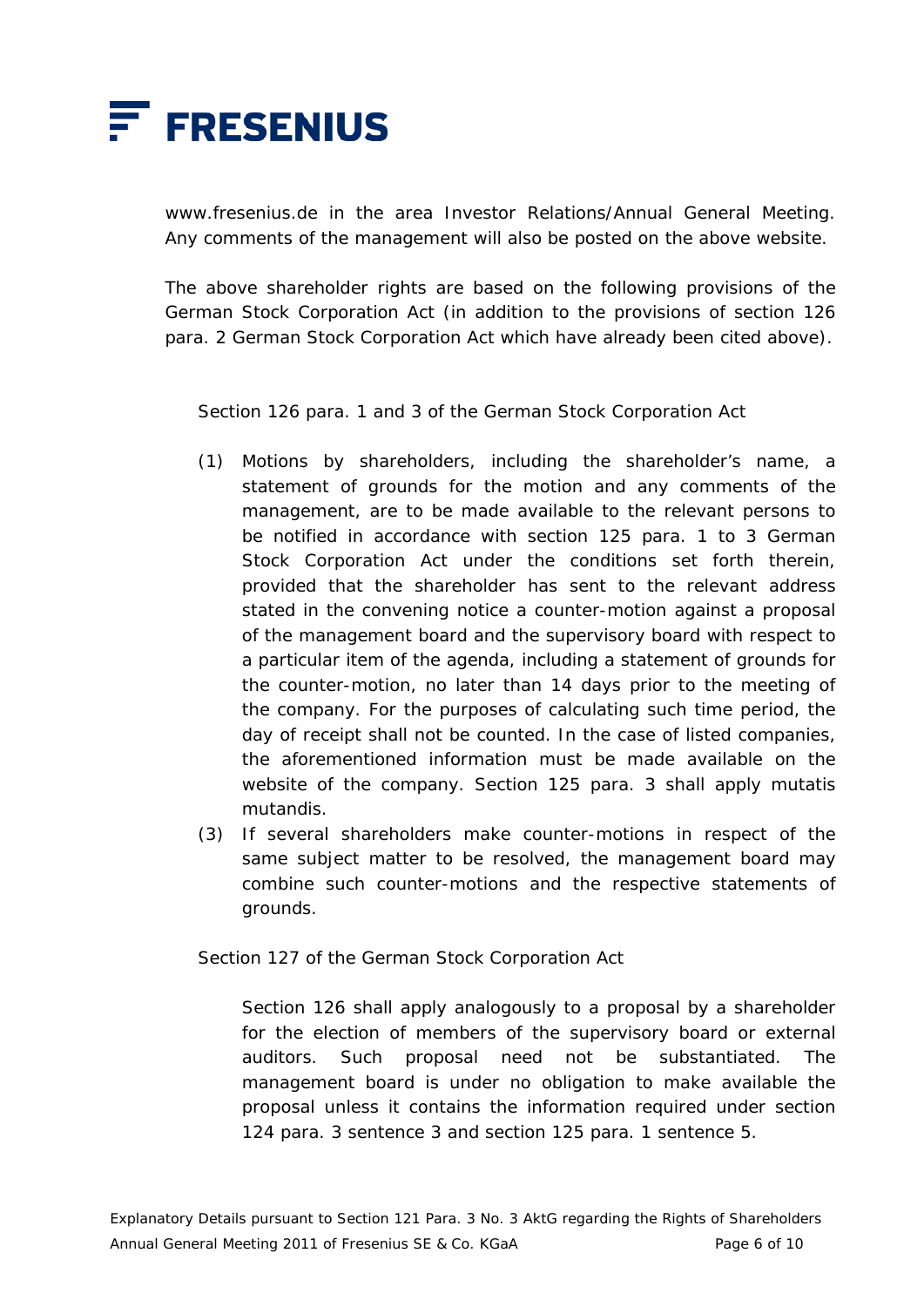

# **III. Shareholders' Information Rights (Section 131 Para. 1 of the German Stock Corporation Act in conjunction with section 278 para. 3 of the German Stock Corporation Act)**

 In the General Meeting, each shareholder and shareholder's representative may request from the General Partner information on the matters of the Company to the extent that such information is necessary for a proper evaluation of the relevant item on the agenda (cf. section 131 para. 1 of the German Stock Corporation Act in conjunction with section 278 para. 3 of the German Stock Corporation Act). The information right also extends to the Company's legal and business relations with any affiliated company as well as to the situation of the group and the companies included in the consolidated financial statements.

 Requests for information will in principle be made orally at the General Meeting during the discussion.

 The information shall comply with the principles of conscientious and accurate account. The General Partner may refuse to provide information under the conditions set forth in section 131 para. 3 German Stock Corporation Act in conjunction with section 278 para. 3 of the German Stock Corporation Act. The provisions of section 131 para. 3 of the German Stock Corporation Act read as follows:

- (3) The management board may refuse to provide information
	- 1. to the extent that the provision of such information is, according to sound business judgement, likely to cause material damage to the company or an affiliated company;
	- 2. to the extent that such information relates to tax valuations or the amount of certain tax liabilities;
	- 3. regarding the difference between the value at which items are shown in the annual balance sheet and the higher market value of such items, unless the general meeting is to approve the annual financial statements;
	- 4. regarding the accounting and valuation methods, to the extent that disclosure of such methods in the notes suffices to provide a fair view of the actual asset, financial and profit situation of the company within the meaning of section 264 para. 2 of the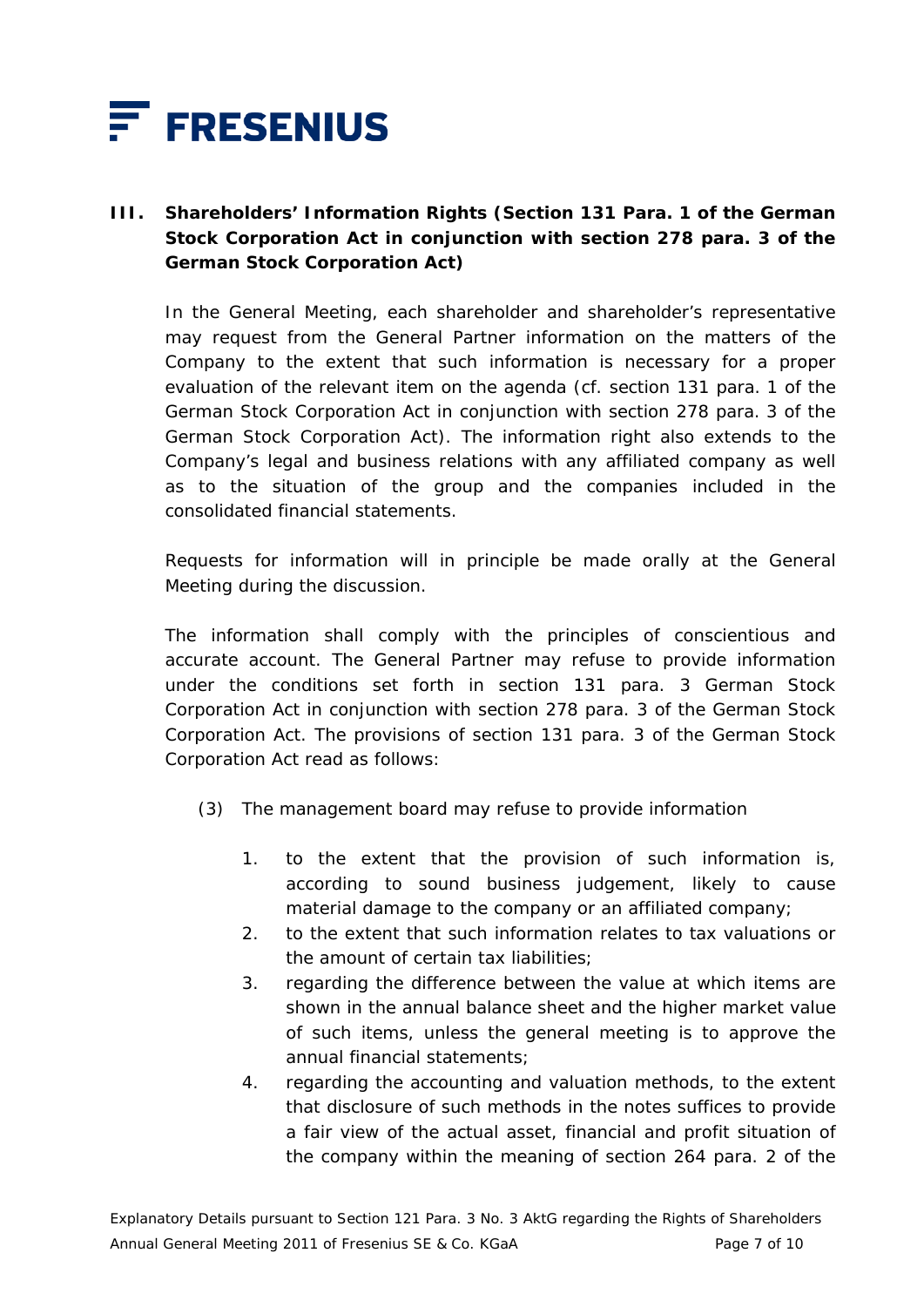

German Commercial Code; the foregoing shall not apply if the general meeting is to approve the annual financial statements;

- 5. to the extent that the provision of the information would render the management board criminally liable;
- 6. to the extent that, in the case of credit institutions or financial services institutions, information on accounting and valuation methods applied and set-offs made need not be given in the annual financial statements, the annual report, the consolidated financial statements or the consolidated annual report;
- 7. to the extent that the information is continuously accessible on the website of the company for a period of at least seven days prior to and during the general meeting.

 The provision of information may not be refused for any other reasons.

 Pursuant to section 17 para. 2 of the Articles of Association, the chairman of the meeting may reasonably restrict the time for shareholders' question right and right to speak; in particular, he has the right to determine a reasonable time frame for the discussions on the individual agenda items, or for individual questions and statements at the beginning or during the General Meeting. However, the shareholders' right to receive answers to questions already raised under the conditions set out in section 131 para. 1 of the German Stock Corporation Act remains unaffected by those restrictions of the question right and the right to speak.

 These shareholder rights are based on the following provisions of the German Stock Corporation Act and the Articles of Association (in addition to the provisions of section 131 para. 3 of the German Stock Corporation Act which have already been cited above):

Section 131 para. 1, 2, 4 and 5 of the German Stock Corporation Act

(1) At the general meeting, each shareholder shall upon request be provided with information by the management board regarding the matters of the company to the extent that such information is necessary for a proper evaluation of the relevant item on the agenda. The duty to provide information shall also extend to the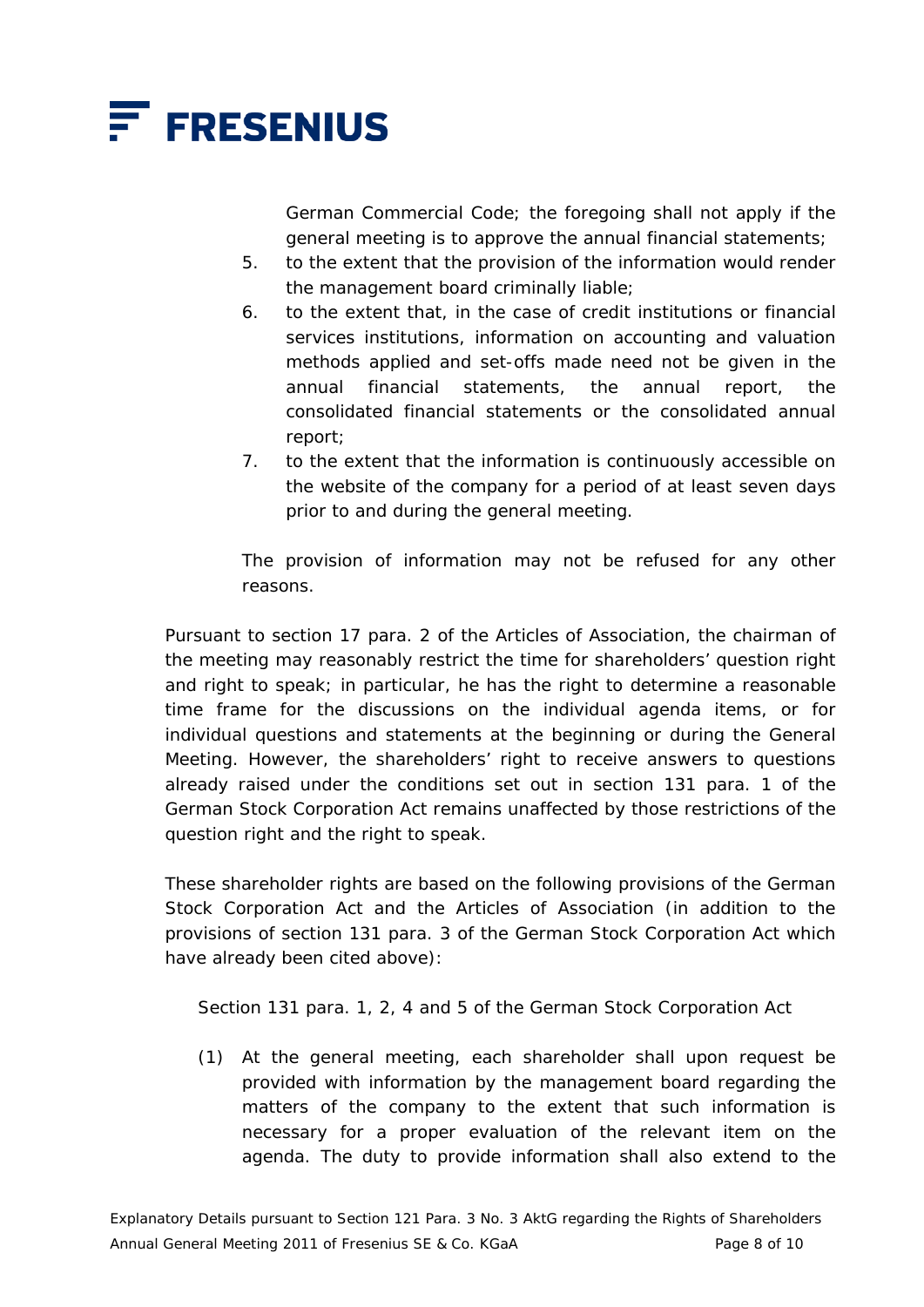

company's legal and business relations with any affiliated company. If a company makes use of the simplified procedure pursuant to section 266 para. 1 sentence 2, section 276 or section 288 of the German Commercial Code, each shareholder may request that the annual financial statements be presented to him at the general meeting on such annual financial statements in the form that would have been used if such provisions on simplified procedure had not been applied. The duty of the management board of a parent company (section 290 para. 1, 2 of the German Commercial Code) to provide information at the general meeting in which the consolidated financial statements and the consolidated annual report are presented shall also extend to the situation of the group and the companies included in the consolidated financial statements.

- (2) The information provided shall comply with the principles of conscientious and accurate account. The articles of association or the rules of procedure pursuant to section 129 German Stock Corporation Act may entitle the chairman of the meeting to set a reasonable time limit for shareholders' questions or speeches, and to determine more detailed rules in this respect.
- (4) If information has been provided to a shareholder outside a general meeting by reason of its status as a shareholder, such information shall be provided to any other shareholder at the general meeting upon request of the respective shareholder, even if such information is not necessary for a proper evaluation of the agenda item. The Management Board may not refuse to provide such information on the grounds of Paragraph (3) sentence 1 Nos. 1 to 4. Sentences 1 and 2 shall not apply if a subsidiary (section 290 para. 1, 2 of the German Commercial Code), a joint venture (section 310 para. 1 of the German Commercial Code) or an associated company (section 311 para. 1 German Commercial Code) provides information to a parent company (section 290 para. 1, 2 German Commercial Code) for purposes of the inclusion of the company into the consolidated financial statements of the parent company and such information is needed for such purposes.
- (5) A shareholder who has been denied information may request that its question and the reason for which the information was denied be recorded in the minutes of the meeting.